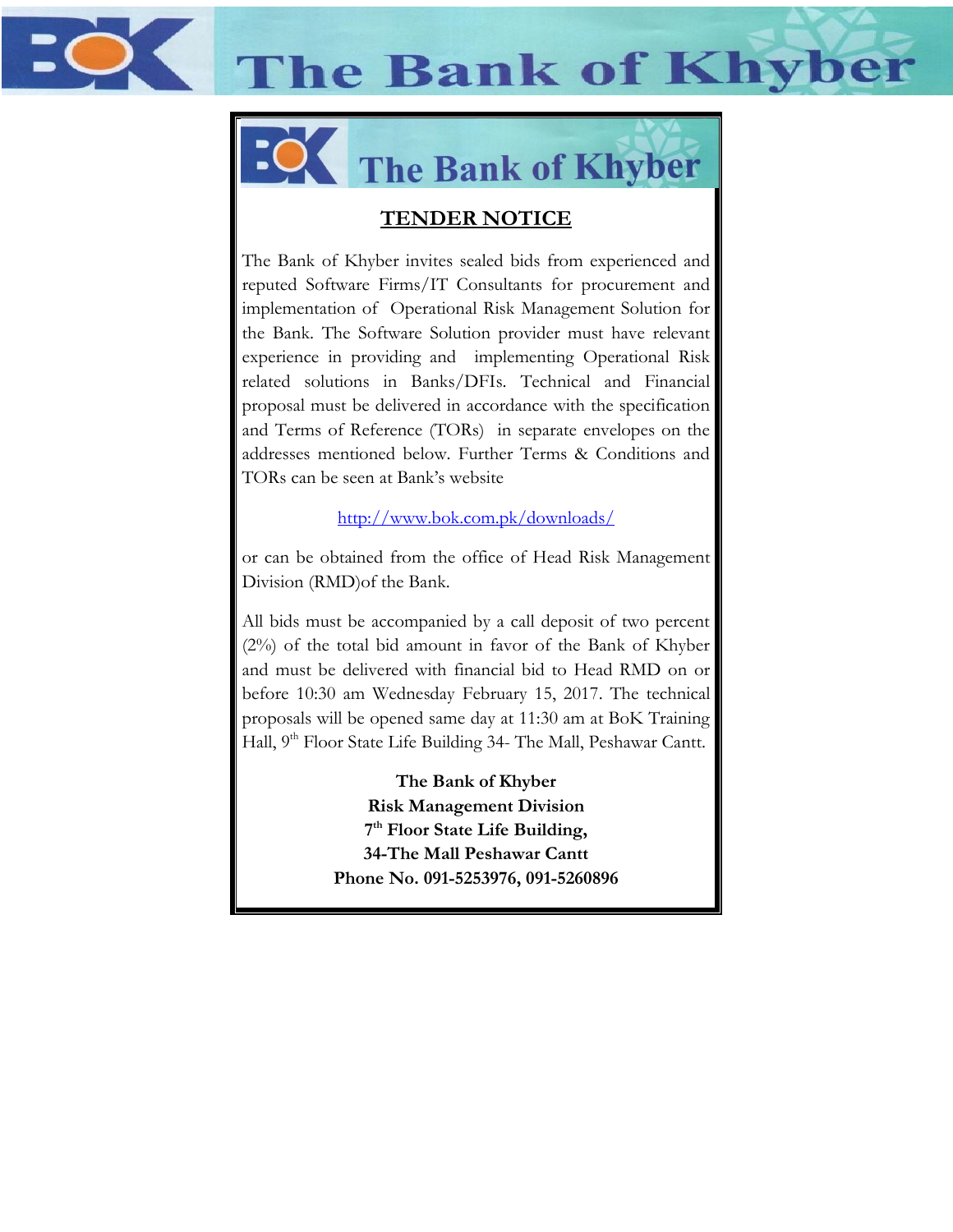**The Bank of Khyber** 

# **TERMS OF REFERENCES (TORS)**

# **FOR THE PROCUREMENT OF OPERATIONAL RISK MANAGEMENT SOLUTION**

## **The Bank of Khyber**

All bids to be submitted on or before 10:30 am Wednesday February 15, 2017 in a single sealed envelope containing both technical and financial proposals in separate sealed envelopes to Head RMD.

For any clarification and question you may contact

Name: Mr. Sahibzada Hamza Noor Email: [hamza.noor@bok.com.pk](mailto:hamza.noor@bok.com.pk)

All queries for the subject tender (if any) should be sent to above mentioned email address at least 5 working days prior to bid opening date.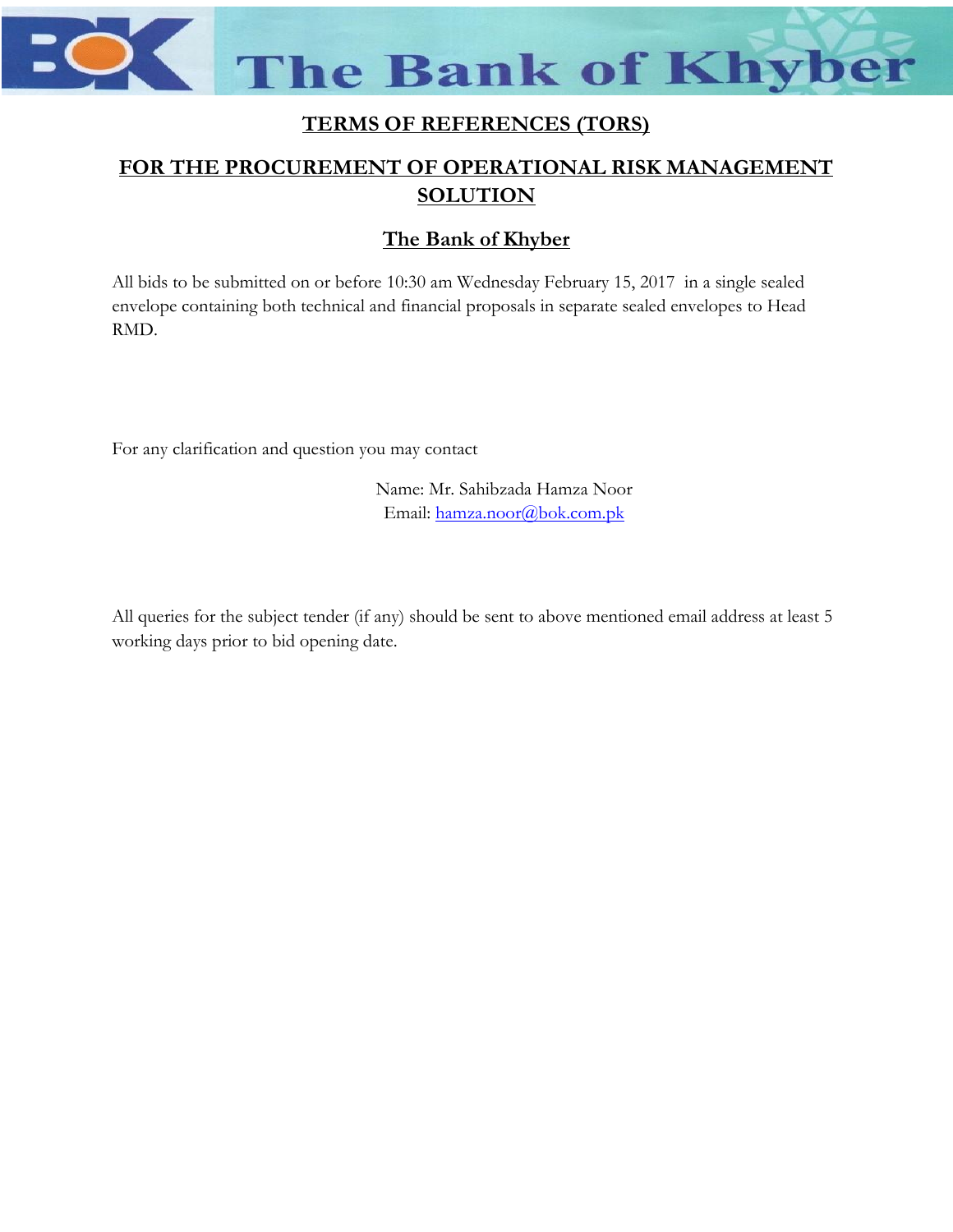

#### **Terms of References**

The Bank of Khyber invites sealed bids for the procurement and implementation of an Operational Risk Management Solution from reputable Software Firms/IT Consultants having relevant experience of providing and implementing robust ORM Solutions in Banks/DFIs. The deliverables of the assignment as required by the Bank of Khyber are mentioned below:

The ORM Solution should;

- 1) Develop a mechanism by which all Loss data is collected into a single repository. The repository must classify entries as either loss or near miss. Classification must be coherent and consistent.
- 2) Provide a warehouse/Library for all Risk and Control Self Assessment (RCSA) and Key Risk Indicators (KRI).
- 3) Provide mechanism to conduct RCSA and capture KRI data from the business units.
- 4) Highlight control effectiveness and deficiencies.
- 5) Provide a mechanism by which losses can be tagged/mapped to different business lines and event types mentioned in SBP Operational Risk framework.
- 6) Provide direct connectivity to loss data base, KRIs for both uploading and extraction of data.
- 7) Map Key Risk Indicator data onto Heat maps.
- 8) Provide a mechanism by which all operational risk related events can be **tracked.**
- 9) Provide detailed analysis of loss events, control deficiencies and KRI reports for presentation to Senior Management.
- 10) Provide mechanism to develop Risk Appetite and monitoring of any breaches in Risk Threshold.
- 11) Calculate and allocate Operational Risk Capital Charge according to the Basel Accord requirements and has the flexibility to move to advance approaches as and when required.
- 12) Meet all other regulatory requirements as envisaged in the BPRD Circular # 4 of May 20, 2014.
- 13) Be flexible to adopt to emerging industry requirements and incorporates best industry practices.
- 14) Be upgradable and have the capacity to be integrated with other Software solutions like Complete ERM Solution available in the market and/or a core banking software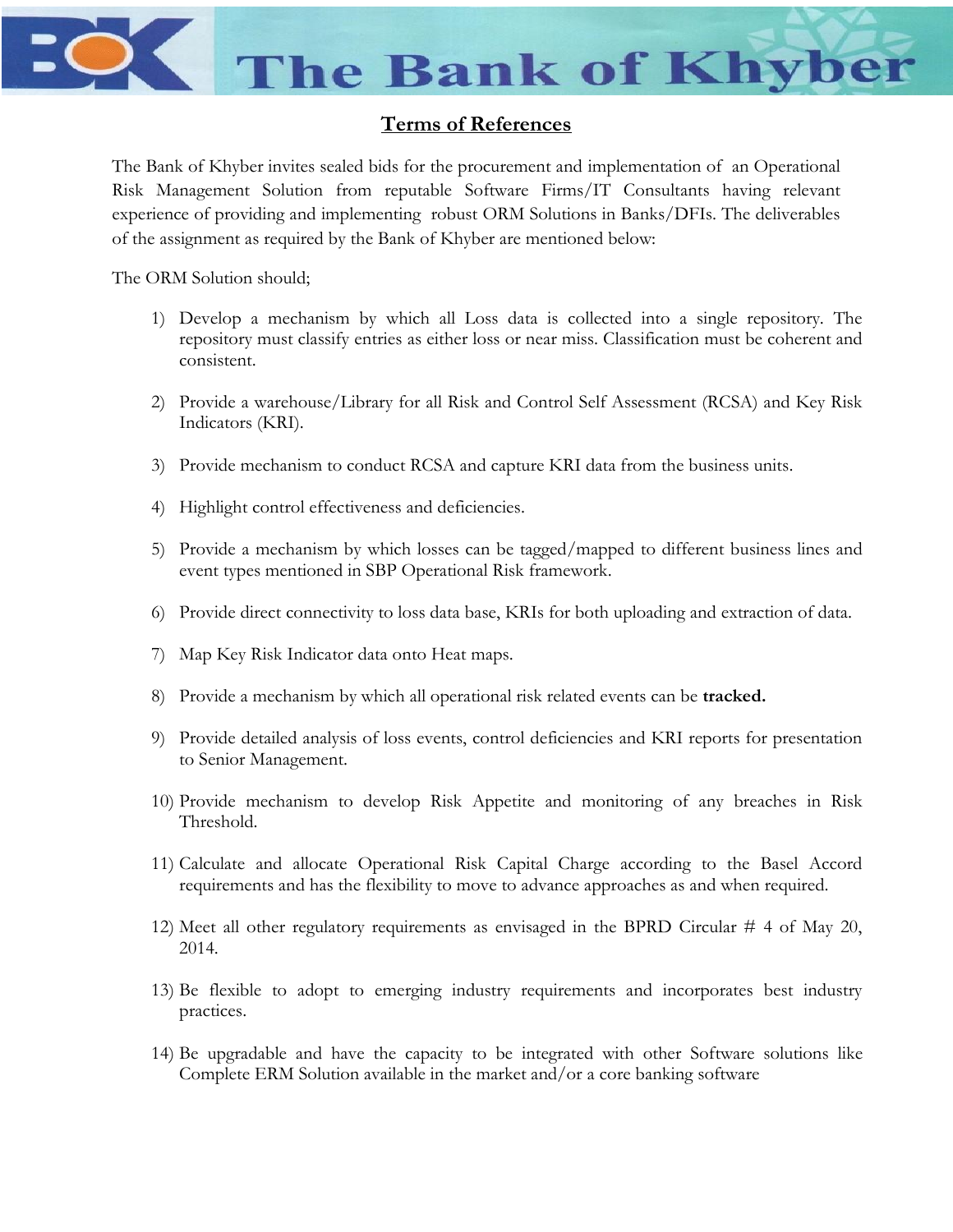

Qualification/Eligibility to participate

- i. The Bidder must have prior experience of implementing Operational Risk related Solutions in BANKS/DFIs.
- ii. The Bidder must be willing to travel to Peshawar for Project meetings/Demos and after Sale Services
- iii. The focal person from the provider's team must have technical knowledge and experience in both operational risk and automation of its processes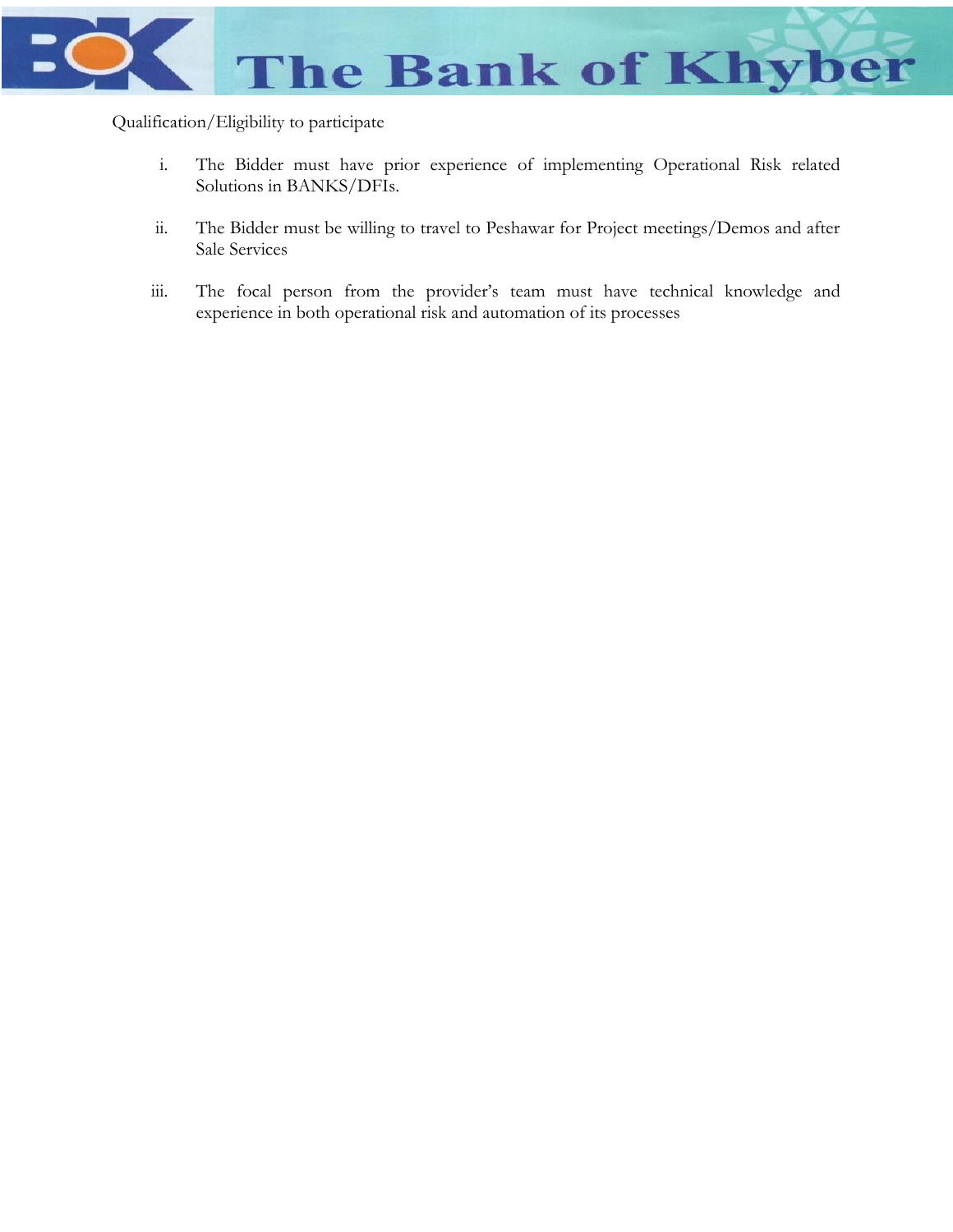

### **TERMS & CONDITIONS**

The Bank of Khyber invites sealed bids (Technical & Financial) from Sales Tax Registered Firms for providing and implementing ORM Solution in the bank.

- 1. Bids shall comprise a single package containing two separate envelopes. Each Envelope shall contain separately the financial proposal and the technical proposal. Envelope shall be marked as "FINANCIAL PROPOSAL" and TECHNICAL PROPOSAL" in bold and legible letters to avoid confusion.
- 2. The Bidder must be well aware of SBP regulatory requirements
- 3. The Bidder must provide list of customers/clients (specifically banks) along with the technical proposal.
- 4. All bids must be accompanied by a call deposit of 2% of total bid amount in shape of a Bank Demand Draft (DD)/Call Deposit Receipt (CDR)/Payment Order (PO) in favour of the Bank of Khyber.
- 5. Call deposit must be attached with financial proposal in sealed envelopes.
- 6. All Bids must be submitted on or before 10:30 am Wednesday February 15, 2017. The technical proposal shall be opened at 11:30 am on the same day at BOK Training Hall, 9th Floor, SLIC Building, Peshawar Cantt.
- 7. If any bid is submitted later then the submission time, the same shall not be entertained in any case and rejected out rightly.
- 8. The Technical Proposal should contain all the bid items (Specification of bid) without quoting the price and must list the support plan.
- 9. The technical bids must also classify/list down hardware requirements for implementing the software and should be linked with the number of users.
- 10. If the Technical Specification/proposal does not meet BOK requirement, then financial proposal shall not be opened.
- 11. The Bank of Khyber will not be responsible for any costs or expenses incurred by bidders in connection with the preparation or delivery of bids.
- 12. All prices quoted must include all Taxes applicable, such as GST, Income Tax, etc.
- 13. Company seal/stamp must be fixed on Technical specification and financial proposal.
- 14. No negotiations and revised bids will be allowed.